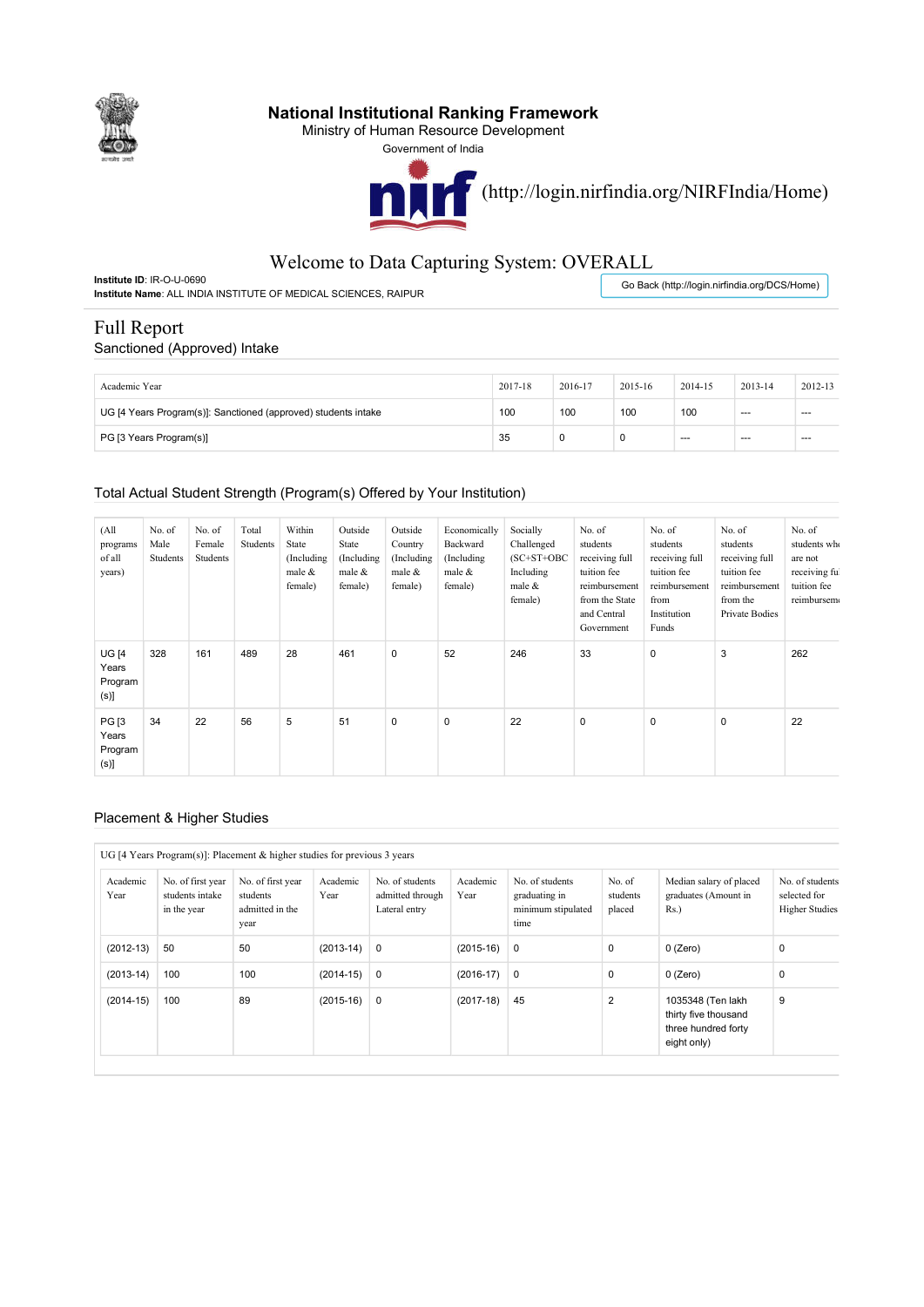## PG [3 Years Program(s)]: Placement & higher studies for previous 3 years

| Academic<br>Year | No. of first year<br>students intake<br>in the year | No. of first year<br>students admitted<br>in the year | Academic<br>Year | No. of students<br>admitted through<br>Lateral entry | Academic<br>Year | No. of students<br>graduating in<br>minimum stipulated<br>time | No. of<br>students<br>placed | Median salary of<br>placed graduates<br>(Amount in Rs.) | No. of students<br>selected for<br><b>Higher Studies</b> |
|------------------|-----------------------------------------------------|-------------------------------------------------------|------------------|------------------------------------------------------|------------------|----------------------------------------------------------------|------------------------------|---------------------------------------------------------|----------------------------------------------------------|
| $(2013-14)$      | $\mathbf 0$                                         | 0                                                     | $(2014-15)$      | $\mathbf 0$                                          | $(2015-16)$      | 0                                                              | O                            | $0$ (Zero)                                              | 0                                                        |
| $(2014-15)$      | $\mathbf 0$                                         | $\Omega$                                              | $(2015-16)$      | $\mathbf 0$                                          | $(2016-17)$      | 0                                                              |                              | $0$ (Zero)                                              | 0                                                        |
| $(2015-16)$      | 0                                                   | 0                                                     | $(2016-17)$      | $\mathbf 0$                                          | $(2017-18)$      | $\mathbf 0$                                                    | O                            | $0$ (Zero)                                              | 0                                                        |

## Ph.D Student Details

| Ph.D (Student pursuing doctoral program till 2017-18; Students admitted in the academic year 2018-19 should not be entered here.) |         |                       |         |  |             |  |  |
|-----------------------------------------------------------------------------------------------------------------------------------|---------|-----------------------|---------|--|-------------|--|--|
|                                                                                                                                   |         | <b>Total Students</b> |         |  |             |  |  |
| Full Time                                                                                                                         |         |                       | 0       |  |             |  |  |
| Part Time                                                                                                                         |         | 0                     |         |  |             |  |  |
|                                                                                                                                   |         |                       |         |  |             |  |  |
| No. of Ph.D students graduated (including Integrated Ph.D)                                                                        |         |                       |         |  |             |  |  |
|                                                                                                                                   | 2017-18 |                       | 2016-17 |  | 2015-16     |  |  |
| Full Time                                                                                                                         | 0       |                       | 0       |  | $\mathbf 0$ |  |  |
| Part Time                                                                                                                         | 0       |                       | 0       |  | 0           |  |  |

### Financial Resources: Utilised Amount for the Capital & Operational expenditure for previous 3 years

| Financial Year                                                                                                                                      | 2017-18                                                                                                       | 2016-17                                                                                                         | 2015-16                                                                                                |
|-----------------------------------------------------------------------------------------------------------------------------------------------------|---------------------------------------------------------------------------------------------------------------|-----------------------------------------------------------------------------------------------------------------|--------------------------------------------------------------------------------------------------------|
|                                                                                                                                                     | <b>Utilised Amount</b>                                                                                        | <b>Utilised Amount</b>                                                                                          | <b>Utilised Amount</b>                                                                                 |
| Annual Capital Expenditure on Academic Activities and Resources (excluding expenditure on buildings)                                                |                                                                                                               |                                                                                                                 |                                                                                                        |
| Library                                                                                                                                             | 52146029 (Five crore twenty on<br>e lakh forty six thousand twenty<br>nine only)                              | 264837672 (Twenty six crore for<br>ty eight lakh thirty seven thousa<br>nd six hundred and seventy two<br>only) | 60007825 (Six crore seven the<br>sand eight hundred and twent<br>ive only)                             |
| New Equipment for Laboratories                                                                                                                      | 5562427 (Fifty five lakh sixty tw<br>o thousand four hundred and tw<br>enty seven only)                       | $0$ (Zero)                                                                                                      | 1866622 (Eighteen lakh sixty :<br>thousand six hundred and twe<br>y two only)                          |
| <b>Engineering Workshops</b>                                                                                                                        | $0$ (Zero)                                                                                                    | $0$ (Zero)                                                                                                      | $0$ (Zero)                                                                                             |
| Other expenditure on creation of Capital Assets (excluding<br>expenditure on Land and Building)                                                     | 52147889 (Five crore twenty on<br>e lakh forty seven thousand eig<br>ht hundred and eighty nine only)         | 27020793 (Two crore seventy la<br>kh twenty thousand seven hund<br>red and ninety three only)                   | 21571396 (Two crore fifteen k<br>h seventy one thousand three<br>undred and ninety six only)           |
| <b>Annual Operational Expenditure</b>                                                                                                               |                                                                                                               |                                                                                                                 |                                                                                                        |
| Salaries (Teaching and Non Teaching staff)                                                                                                          | 617705536 (Sixty one crore sev<br>enty seven lakh five thousand a<br>nd five hundred thirty six only)         | 454490406 (Forty five crore fort<br>y four lakh ninety thousand four<br>hundred six only)                       | 321596698 (Thirty two crore fi<br>een lakh ninety six thousand s<br>hundred and ninety eight only      |
| Maintenance of Academic Infrastructure or consumables, other<br>running expenditures etc. (excluding maintenance of hostels and<br>allied services) | 397628172 (Thirty nine crore se<br>venty six lakh twenty eight thous<br>and one hundred seventy two o<br>n(y) | 234242363 (Twenty three crore<br>forty two lakh forty two thousand<br>three hundred and sixty three o<br>n(y)   | 216252273 (Twenty one crore<br>xty two lakh fifty two thousand<br>wo hundred and seventy three<br>nly) |
| Seminars/Conferences/Workshops                                                                                                                      | 286337 (Two lakh eighty six tho<br>usand three hundred and thirty<br>seven only)                              | 388014 (Three lakh eighty eight<br>thousand and fourteen only)                                                  | 292944 (Two lakh ninety two t<br>ousand nine hundred and forty<br>our only)                            |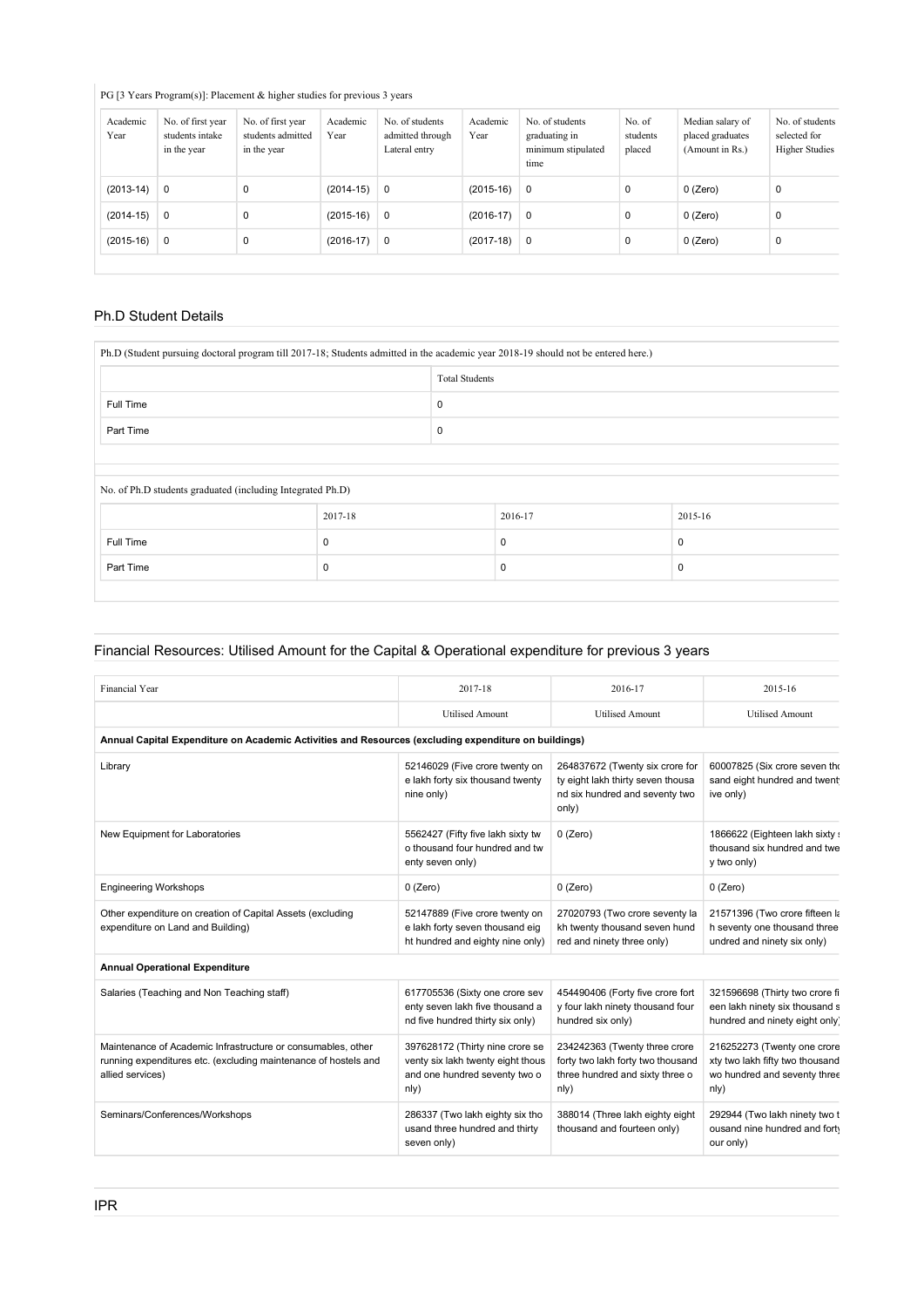| Calendar year            | 2017 | 2016 | 2015 |
|--------------------------|------|------|------|
| No. of Patents Published |      |      | л.   |
| No. of Patents Granted   |      |      | л.   |

#### Sponsored Research Details

| Financial Year                                     | 2017-18                                                                | 2016-17                                                                            | 2015-16                                                        |
|----------------------------------------------------|------------------------------------------------------------------------|------------------------------------------------------------------------------------|----------------------------------------------------------------|
| Total no. of Sponsored<br>Projects                 | 10                                                                     | 6                                                                                  | 4                                                              |
| Total no. of Funding Agencies                      | 6                                                                      | 4                                                                                  | 3                                                              |
| <b>Total Amount Received</b><br>(Amount in Rupees) | 10645490                                                               | 12363799                                                                           | 5523300                                                        |
| Amount Received in Words                           | One crore six lakh forty five thousand four<br>hundred and ninety only | One crore twenty three lakh sixty three thousand s<br>even hundred and ninety only | Fifty five lakh twenty three thousand<br>nd three hundred only |

### Consultancy Project Details

| Financial Year                           | 2017-18 | 2016-17 | 2015-16 |
|------------------------------------------|---------|---------|---------|
| Total no. of Consultancy Projects        | 0       |         | 0       |
| Total no. of Client Organizations        | 0       |         | 0       |
| Total Amount Received (Amount in Rupees) | U       |         | 0       |
| Amount Received in Words                 | Zero    | Zero    | Zero    |

### Executive Development Programs (Minimum one year duration)

| Financial Year                              | 2017-18  | 2016-17 | 2015-16 |
|---------------------------------------------|----------|---------|---------|
| Total no. of Executive Development Programs | 0        | υ       |         |
| Total no. of Participants                   | $\Omega$ | 0       |         |
| Total Annual Earnings (Amount in Rupees)    | $\Omega$ | υ       |         |
| Total Annual Earnings in Words              | Zero     | Zero    | Zero    |

### PCS Facilities: Facilities of physically challenged students

| 1. Do your institution buildings have Lifts/Ramps?                                                                                                        | Yes, more than 80% of the<br>buildings |
|-----------------------------------------------------------------------------------------------------------------------------------------------------------|----------------------------------------|
| 2. Do your institution have provision for walking aids, includingwheelchairs and transportation from one building to another for<br>handicapped students? | Yes                                    |
| 3. Do your institution buildings have specially designed toilets for handicapped students?                                                                | Yes, more than 80% of the<br>buildings |

### Faculty Details

1. How many faculty members of your institution have received highly reputed national/international awards/recognition from Central government agencies in the previous year (2017-18)?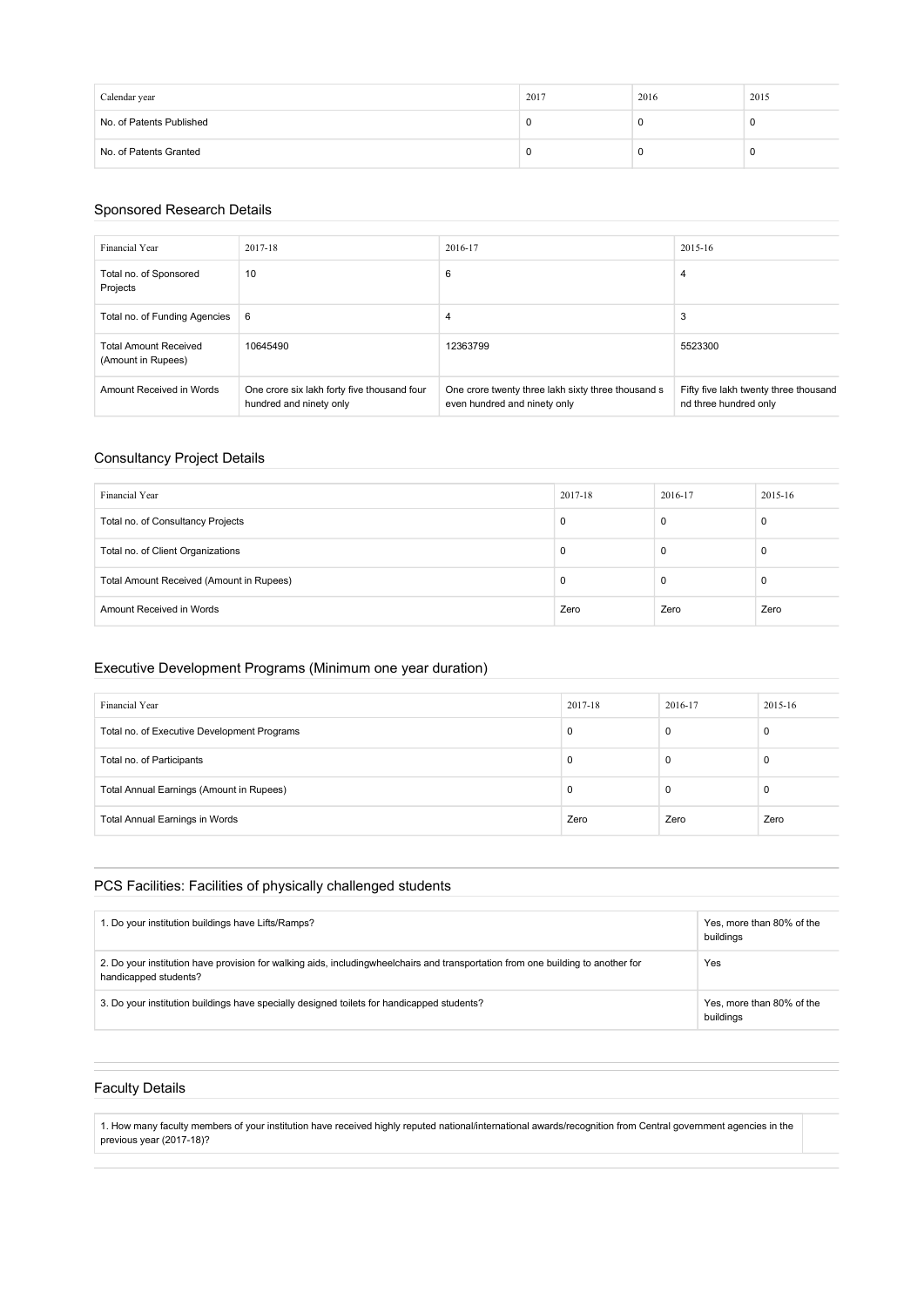| Smo            | Name                             | Age | Designation            | Gender | Qualification | Experience<br>(In Months) | Is Associated<br>Last Year | Currently<br>working with<br>institution? | Joining<br>Date     | Leaving<br>Date          | Associatior<br>type   |
|----------------|----------------------------------|-----|------------------------|--------|---------------|---------------------------|----------------------------|-------------------------------------------|---------------------|--------------------------|-----------------------|
| 1              | Dr A U Siddiqui                  | 44  | Associate<br>Professor | Male   | M.S           | 71                        | Yes                        | Yes                                       | 14-08-<br>2012      | ---                      | Regular               |
| 2              | Dr Abhiruchi<br>Galhotra         | 43  | Other                  | Female | M.D           | 71                        | Yes                        | Yes                                       | 09-08-<br>2012      | ---                      | Regular               |
| 3              | Dr Ajoy K Behera                 | 51  | Associate<br>Professor | Male   | M.D           | 64                        | Yes                        | Yes                                       | 16-03-<br>2013      | $\overline{a}$           | Regular               |
| 4              | Dr Alok Chandra<br>Agrawal       | 51  | Professor              | Male   | Ph.D          | 63                        | Yes                        | Yes                                       | 09-04-<br>2013      | ---                      | Regular               |
| 5              | Dr Amit Bugalia                  | 39  | Associate<br>Professor | Male   | M.D           | 64                        | Yes                        | Yes                                       | $11 - 03 -$<br>2013 | ---                      | Regular               |
| 6              | Dr Amritava Ghosh                | 37  | Assistant<br>Professor | Male   | M.D           | $\overline{2}$            | Yes                        | Yes                                       | 17-05-<br>2018      | ---                      | Regular               |
| $\overline{7}$ | Dr Anil Kumar                    | 34  | Assistant<br>Professor | Male   | M.D           | 10                        | Yes                        | Yes                                       | $04 - 09 -$<br>2017 | ┄                        | Regular               |
| 8              | Dr Anil Kumar Goel               | 47  | Other                  | Male   | M.D           | 9                         | Yes                        | Yes                                       | $14 - 10 -$<br>2017 | ---                      | Regular               |
| 9              | Dr Anjali Pal                    | 44  | Associate<br>Professor | Female | M.D           | 71                        | Yes                        | Yes                                       | 09-08-<br>2012      | ---                      | Regular               |
| 10             | Dr Anjan Kumar Giri              | 44  | Associate<br>Professor | Male   | M.D           | 71                        | Yes                        | Yes                                       | 16-08-<br>2012      | ---                      | Regular               |
| 11             | Dr Ankur Kumar<br>Shrivastava    | 40  | Associate<br>Professor | Male   | M.D           | 63                        | Yes                        | Yes                                       | $04 - 04 -$<br>2013 | ---                      | Regular               |
| 12             | Dr Anudita<br>Bhargava           | 46  | Other                  | Female | M.D           | 61                        | Yes                        | Yes                                       | 27-06-<br>2013      | ---                      | Regular               |
| 13             | Dr Archana<br>Wankhade           | 41  | Assistant<br>Professor | Female | M.D           | $\overline{2}$            | No                         | Yes                                       | 16-05-<br>2018      | ---                      | Regular               |
| 14             | Dr Arvind Kumar<br>Shukla        | 42  | Assistant<br>Professor | Male   | Ph.D          | $\mathbf{1}$              | No                         | Yes                                       | 19-06-<br>2018      | ---                      | Regular               |
| 15             | Dr Atul Jindal                   | 39  | Associate<br>Professor | Male   | M.D           | 63                        | Yes                        | Yes                                       | $08-04-$<br>2013    | ---                      | Regular               |
| 16             | Dr Avinash S Ingle               | 43  | Other                  | Male   | M.D           | 71                        | Yes                        | Yes                                       | 13-08-<br>2012      | ---                      | Regular               |
| 17             | Dr Bikas Sahoo                   | 34  | Assistant<br>Professor | Male   | M.D           | $\mathbf{1}$              | Yes                        | Yes                                       | 19-07-<br>2018      | ---                      | Adhoc /<br>Contractua |
| 18             | Dr Bikram Keshari<br>Kar         | 40  | Associate<br>Professor | Male   | M.D           | 5                         | Yes                        | Yes                                       | $01 - 02 -$<br>2018 | ---                      | Regular               |
| 19             | Dr Chandrashekhar<br>Shrivastava | 39  | Associate<br>Professor | Male   | M.D           | 9                         | Yes                        | Yes                                       | $17-10-$<br>2017    | ---                      | Regular               |
| 20             | Dr Chetan Anand                  | 36  | Associate<br>Professor | Male   | M.D           | $\sqrt{2}$                | Yes                        | Yes                                       | 14-05-<br>2018      | $\overline{\phantom{a}}$ | Adhoc/<br>Contractua  |
| 21             | Dr Chinmaya Kumar<br>Panda       | 35  | Assistant<br>Professor | Male   | M.D           | 10                        | Yes                        | Yes                                       | 26-09-<br>2017      | $\overline{\phantom{a}}$ | Regular               |
| 22             | Dr Debajyoti<br>Mohanty          | 43  | Other                  | Male   | M.S           | 62                        | Yes                        | Yes                                       | $01 - 05 -$<br>2013 | ┄                        | Regular               |
| 23             | Dr Deepak Kumar<br><b>Biswal</b> | 35  | Assistant<br>Professor | Male   | M.D           | $\mathbf{1}$              | No                         | Yes                                       | 22-06-<br>2018      | ---                      | Adhoc /<br>Contractua |
| 24             | Dr Dhanesh Kumar<br>Sharma       | 62  | Other                  | Male   | M.S           | 63                        | Yes                        | Yes                                       | $05-04-$<br>2013    | ---                      | Regular               |
| 25             | Dr Dharmendra<br>Dugar           | 42  | Associate<br>Professor | Male   | M.D           | $\overline{\mathbf{4}}$   | Yes                        | Yes                                       | $13 - 03 -$<br>2018 | ---                      | Regular               |
| 26             | Dr Dibakar Sahu                  | 41  | Assistant<br>Professor | Male   | M.D           | $\sqrt{4}$                | Yes                        | Yes                                       | 16-03-<br>2018      | ---                      | Regular               |
| 27             | Dr Ekta Khandelwal               | 38  | Associate<br>Professor | Female | M.D           | 71                        | Yes                        | Yes                                       | 06-08-<br>2012      | ---                      | Regular               |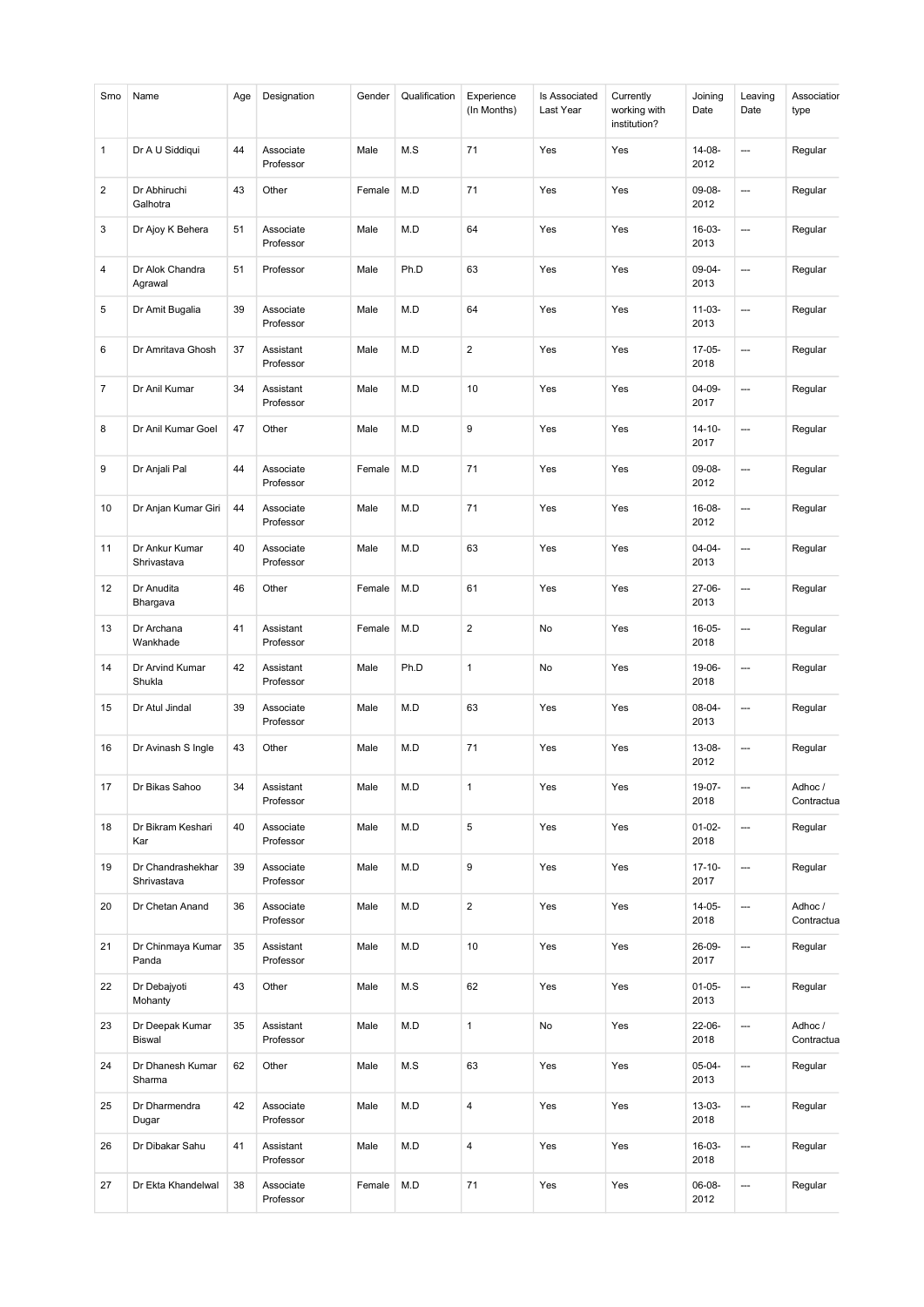| 28 | Dr Eli Mohapatra              | 50 | Professor              | Female | M.D        | 70             | Yes | Yes | 17-09-<br>2012      | ---     | Regular |
|----|-------------------------------|----|------------------------|--------|------------|----------------|-----|-----|---------------------|---------|---------|
| 29 | Dr Gouri Kumari<br>Padhy      | 45 | Other                  | Female | M.D        | 71             | Yes | Yes | 14-08-<br>2012      | ---     | Regular |
| 30 | Dr Habib Md<br>Reazaul Karim  | 37 | Assistant<br>Professor | Male   | M.D        | 10             | Yes | Yes | 27-09-<br>2017      | ---     | Regular |
| 31 | Dr Harshal Sakale             | 37 | Assistant<br>Professor | Male   | M.S        | 26             | Yes | Yes | 26-05-<br>2016      | ---     | Regular |
| 32 | Dr Jaydeep Nandi              | 39 | Assistant<br>Professor | Male   | M.D        | 3              | Yes | Yes | 23-04-<br>2018      | ---     | Regular |
| 33 | Dr Jayshri R Ghate            | 41 | Associate<br>Professor | Female | M.D        | 71             | Yes | Yes | 13-08-<br>2012      | ---     | Regular |
| 34 | Dr Jessy Abraham              | 45 | Associate<br>Professor | Female | Ph.D       | 69             | Yes | Yes | $30 - 10 -$<br>2012 | <u></u> | Regular |
| 35 | Dr Jiten Kumar<br>Mishra      | 41 | Assistant<br>Professor | Male   | M.Ed       | 8              | Yes | Yes | $22 - 11 -$<br>2017 | ---     | Regular |
| 36 | Dr Jondhale Sunil<br>Natha    | 35 | Assistant<br>Professor | Male   | M.D        | 9              | Yes | Yes | $09-10-$<br>2017    | ---     | Regular |
| 37 | Dr Karan Peepre               | 63 | Professor              | Male   | M.D        | $\overline{7}$ | Yes | Yes | $26 - 12 -$<br>2017 | ---     | Regular |
| 38 | Dr Keshav Nagpure             | 37 | Assistant<br>Professor | Male   | M.D        | 9              | Yes | Yes | $23 - 10 -$<br>2017 | ---     | Regular |
| 39 | Dr Konuri Vijaya<br>Kumar     | 59 | Other                  | Male   | M.S        | 61             | Yes | Yes | $10 - 06 -$<br>2013 | ---     | Regular |
| 40 | Dr Krishnadutt<br>Chavali     | 44 | Professor              | Male   | <b>DNB</b> | 63             | Yes | Yes | $02 - 04 -$<br>2013 | ---     | Regular |
| 41 | Dr Lokesh Kumar<br>Singh      | 41 | Associate<br>Professor | Male   | M.D        | 63             | Yes | Yes | 23-04-<br>2013      | <u></u> | Regular |
| 42 | Dr Lubna Khan                 | 52 | Other                  | Female | M.D        | 10             | Yes | Yes | $11 - 09 -$<br>2017 | ---     | Regular |
| 43 | Dr Mamta                      | 34 | Assistant<br>Professor | Female | M.D        | 10             | Yes | Yes | $01-09-$<br>2017    | ---     | Regular |
| 44 | Dr Manish Jagdish<br>Raghani  | 36 | Associate<br>Professor | Male   | <b>MDS</b> | 64             | Yes | Yes | 12-03-<br>2013      | ---     | Regular |
| 45 | Dr Manisha Barnwal<br>Sinha   | 40 | Associate<br>Professor | Female | M.S        | 71             | Yes | Yes | 16-08-<br>2012      | ---     | Regular |
| 46 | Dr Manisha<br>Madhukar Ruikar | 50 | Professor              | Female | M.D        | 62             | Yes | Yes | $27-05-$<br>2013    | ---     | Regular |
| 47 | Dr Mayank Kumar               | 37 | Assistant<br>Professor | Male   | M.D        | 26             | Yes | Yes | 26-05-<br>2016      | ---     | Regular |
| 48 | Dr Md Sabah<br>Siddiqui       | 38 | Associate<br>Professor | Male   | M.D        | 63             | Yes | Yes | $23-04-$<br>2013    | ---     | Regular |
| 49 | Dr Meenakshi Sinha            | 52 | Other                  | Female | Ph.D       | 71             | Yes | Yes | $02 - 08 -$<br>2012 | <u></u> | Regular |
| 50 | Dr Minal Wasnik               | 37 | Assistant<br>Professor | Female | M.D        | 10             | Yes | Yes | $01 - 09 -$<br>2017 | ---     | Regular |
| 51 | Dr Monica<br>Khetarpal        | 48 | Associate<br>Professor | Female | M.D        | 63             | Yes | Yes | $10 - 04 -$<br>2013 | ---     | Regular |
| 52 | Dr Mrithunjay<br>Rathore      | 40 | Associate<br>Professor | Male   | M.S        | 71             | Yes | Yes | $21 - 08 -$<br>2012 | ---     | Regular |
| 53 | Dr Mudalsha<br>Ravina         | 33 | Assistant<br>Professor | Female | M.D        | $\sqrt{5}$     | Yes | Yes | 06-02-<br>2018      | ---     | Regular |
| 54 | Dr Nakul Uppal                | 39 | Associate<br>Professor | Male   | <b>MDS</b> | 25             | Yes | Yes | 03-06-<br>2016      | ---     | Regular |
| 55 | Dr Namrata<br>Chhabra         | 37 | Assistant<br>Professor | Female | M.D        | 24             | Yes | Yes | $01-07-$<br>2016    | ---     | Regular |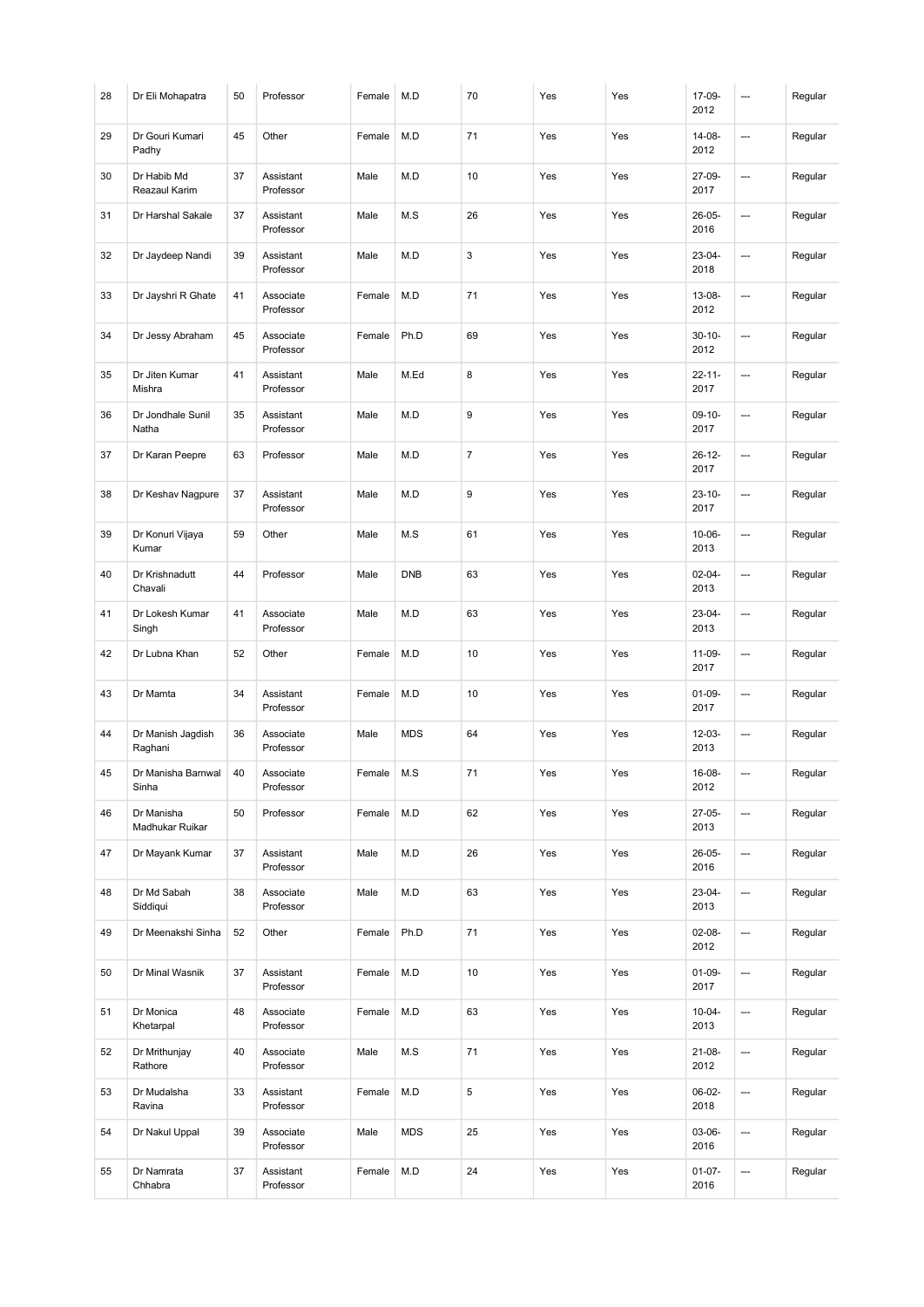| 56     | Dr Narendra Kuber<br>Bodhey        | 45 | Professor                                           | Male   | M.D  | 64             | Yes | Yes | 26-03-<br>2013      | ---                      | Regular               |
|--------|------------------------------------|----|-----------------------------------------------------|--------|------|----------------|-----|-----|---------------------|--------------------------|-----------------------|
| 57     | Dr Naveen Kumar                    | 36 | Assistant<br>Professor                              | Male   | M.D  | 10             | Yes | Yes | 13-09-<br>2017      | ---                      | Regular               |
| 58     | Dr Neel Prabha                     | 34 | Assistant<br>Professor                              | Female | M.D  | $\overline{2}$ | Yes | Yes | $11 - 05 -$<br>2018 | ---                      | Adhoc /<br>Contractua |
| 59     | Dr Neeta Misra                     | 57 | Other                                               | Female | M.D  | 8              | Yes | Yes | $13 - 11 -$<br>2017 | ---                      | Regular               |
| 60     | Dr Nehete Lokesh<br>Suresh         | 32 | Assistant<br>Professor                              | Male   | M.D  | 10             | Yes | Yes | 14-09-<br>2017      | ---                      | Regular               |
| 61     | Dr Nighat Hussain                  | 44 | Other                                               | Female | M.D  | 64             | Yes | Yes | $11 - 03 -$<br>2013 | ---                      | Regular               |
| 62     | Dr Nilaj Kumar<br>Bagde            | 42 | Associate<br>Professor                              | Male   | M.D  | 26             | Yes | Yes | $06-05-$<br>2016    | …                        | Regular               |
| 63     | Dr Nitin Kumar<br>Bhajandas Borkar | 40 | Associate<br>Professor                              | Male   | M.S  | 68             | Yes | Yes | $30 - 11 -$<br>2012 | ---                      | Regular               |
| 64     | Dr Nitin Kumar<br>Kashyap          | 40 | Associate<br>Professor                              | Male   | M.S  | 68             | Yes | Yes | $30 - 11 -$<br>2012 | ---                      | Regular               |
| 65     | Dr Nitin M Nagarkar                | 54 | Dean / Principal /<br>Director / Vice<br>Chancellor | Male   | M.S  | 71             | Yes | Yes | 09-08-<br>2012      | $\overline{a}$           | Regular               |
| 66     | Dr Nitin Rewaram<br>Gaikwad        | 41 | Other                                               | Male   | M.D  | 65             | Yes | Yes | 18-02-<br>2013      | ---                      | Regular               |
| 67     | Dr Padma Das                       | 42 | Other                                               | Female | M.D  | 62             | Yes | Yes | 06-05-<br>2013      | …                        | Regular               |
| 68     | Dr Pankaj Suresh<br>Ghormade       | 34 | Assistant<br>Professor                              | Male   | M.D  | 26             | Yes | Yes | $25-05-$<br>2016    | ---                      | Regular               |
| 69     | Dr Phalguni Padhi                  | 37 | Assistant<br>Professor                              | Male   | M.D  | 9              | Yes | Yes | $23 - 10 -$<br>2017 | ---                      | Regular               |
| 70     | Dr Prasanta Kumar<br>Nayak         | 39 | Associate<br>Professor                              | Male   | M.D  | 63             | Yes | Yes | $01 - 04 -$<br>2013 | ---                      | Regular               |
| 71     | Dr Praveen Kumar<br>Neema          | 62 | Professor                                           | Male   | M.D  | 63             | Yes | Yes | $12 - 04 -$<br>2013 | ---                      | Regular               |
| 72     | Dr Preetam<br>Narayan Wasnik       | 38 | Assistant<br>Professor                              | Male   | M.D  | 26             | Yes | Yes | $30 - 05 -$<br>2016 | ---                      | Regular               |
| $73\,$ | Dr Pushpawati                      | 39 | Associate<br>Professor                              | Female | M.D  | 63             | Yes | Yes | $11 - 04 -$<br>2013 | ---                      | Regular               |
| 74     | Dr Rachita Nanda                   | 45 | Other                                               | Female | M.D  | 62             | Yes | Yes | $22 - 05 -$<br>2013 | …                        | Regular               |
| 75     | Dr Radhakrishna<br>Ramchandani     | 44 | Associate<br>Professor                              | Male   | M.S  | 64             | Yes | Yes | 16-03-<br>2013      | ---                      | Regular               |
| 76     | Dr Ramanjan Sinha                  | 52 | Professor                                           | Male   | Ph.D | 71             | Yes | Yes | 02-08-<br>2012      | ---                      | Regular               |
| 77     | Dr Ramesh<br>Chandrakar            | 37 | Associate<br>Professor                              | Male   | M.D  | 9              | Yes | Yes | $17-10-$<br>2017    | $\overline{\phantom{a}}$ | Regular               |
| 78     | Dr Ranganath T G                   | 34 | Assistant<br>Professor                              | Male   | M.D  | 10             | Yes | Yes | 25-09-<br>2017      | ---                      | Regular               |
| 79     | Dr Rashmi dubey                    | 42 | Associate<br>Professor                              | Female | M.D  | 10             | Yes | Yes | $21-09-$<br>2017    | ---                      | Regular               |
| 80     | Dr Ripu Daman<br>Arora             | 38 | Associate<br>Professor                              | Male   | M.S  | 64             | Yes | Yes | $11 - 03 -$<br>2013 | ---                      | Regular               |
| 81     | Dr Rohini Rokkam                   | 33 | Assistant<br>Professor                              | Female | M.D  | $\mathbf{1}$   | No  | Yes | 19-07-<br>2018      | ---                      | Adhoc /<br>Contractua |
| 82     | Dr Rubik Ray                       | 36 | Assistant<br>Professor                              | Male   | M.D  | 9              | Yes | Yes | $16 - 10 -$<br>2017 | …                        | Regular               |
| 83     | Dr Rupa Mehta                      | 36 | Associate<br>Professor                              | Female | M.S  | 65             | Yes | Yes | 25-02-<br>2013      | ---                      | Regular               |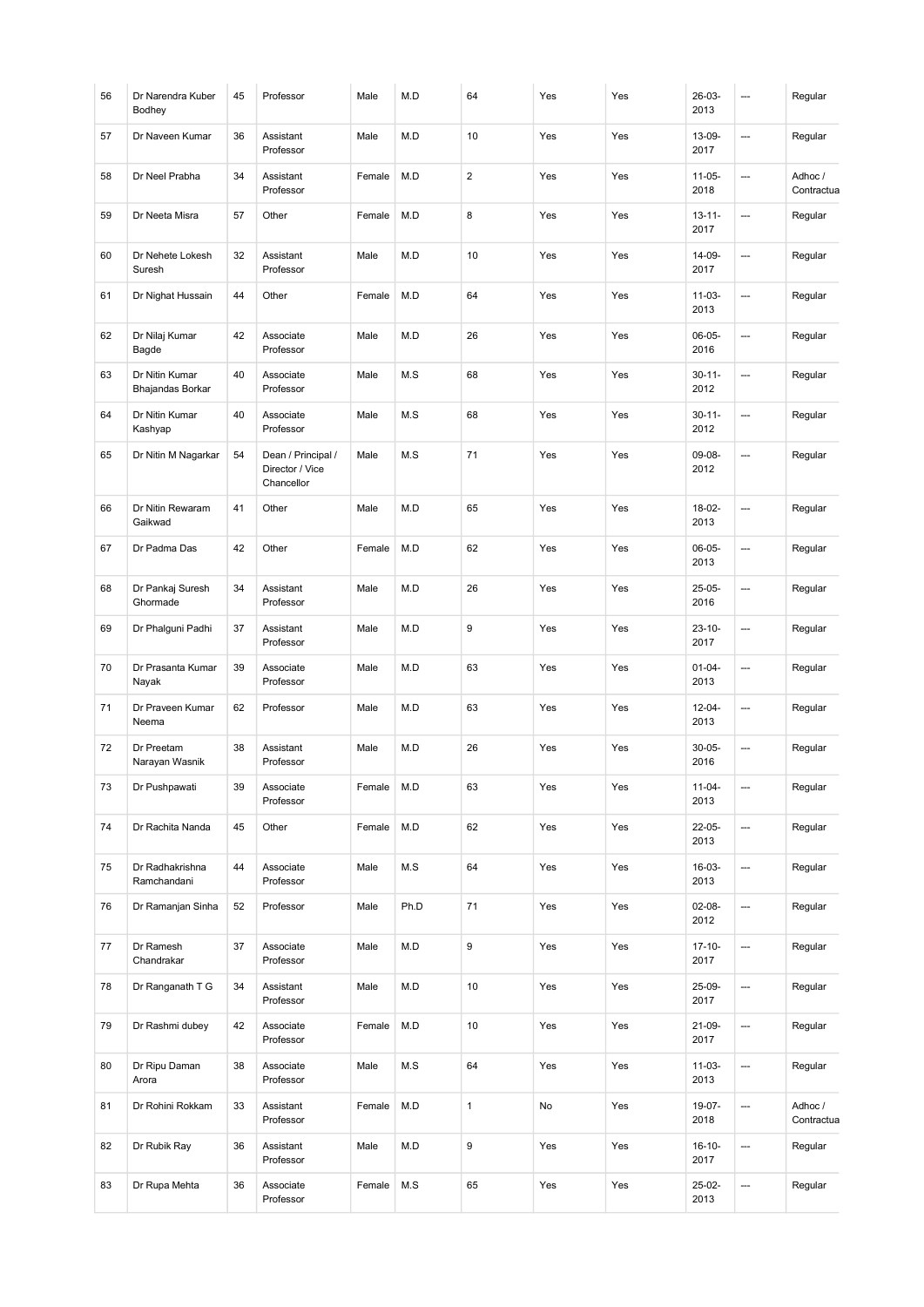| 84  | Dr Sai Krishna<br>Tikka      | 33 | Assistant<br>Professor | Male   | M.D        | $\mathbf{1}$            | No  | Yes | 18-06-<br>2018      | --- | Regular |
|-----|------------------------------|----|------------------------|--------|------------|-------------------------|-----|-----|---------------------|-----|---------|
| 85  | Dr Sanjay Singh<br>Negi      | 41 | Associate<br>Professor | Male   | Ph.D       | 64                      | Yes | Yes | $11 - 03 -$<br>2013 | --- | Regular |
| 86  | Dr Sankalp Sharma            | 41 | Associate<br>Professor | Male   | M.D        | 63                      | Yes | Yes | $11 - 04 -$<br>2013 | …   | Regular |
| 87  | Dr Santhosh Rao              | 37 | Associate<br>Professor | Male   | <b>MDS</b> | 64                      | Yes | Yes | 28-03-<br>2013      | --- | Regular |
| 88  | Dr Sarita Agrawal            | 49 | Professor              | Female | M.D        | 62                      | Yes | Yes | $02 - 05 -$<br>2013 | --- | Regular |
| 89  | Dr Sarita Rajbhar            | 35 | Assistant<br>Professor | Female | M.D        | 6                       | Yes | Yes | $23 - 01 -$<br>2018 | --- | Regular |
| 90  | Dr Sarita<br>Ramchandani     | 39 | Assistant<br>Professor | Female | M.D        | 24                      | Yes | Yes | $01 - 07 -$<br>2016 | --- | Regular |
| 91  | Dr Saroj Kumar Pati          | 39 | Assistant<br>Professor | Male   | M.D        | 9                       | Yes | Yes | $04 - 10 -$<br>2017 | --- | Regular |
| 92  | Dr Satish Satpute            | 34 | Assistant<br>Professor | Male   | M.D        | $\overline{2}$          | Yes | Yes | $01 - 05 -$<br>2018 | --- | Regular |
| 93  | Dr Satyajit Singh            | 39 | Assistant<br>Professor | Male   | M.D        | 24                      | Yes | Yes | 27-07-<br>2016      | --- | Regular |
| 94  | Dr Satyaki Ganguly           | 39 | Associate<br>Professor | Male   | M.D        | 10                      | Yes | Yes | 25-09-<br>2017      | --- | Regular |
| 95  | Dr Shreemanta<br>Kumar Dash  | 46 | Associate<br>Professor | Male   | M.D        | 63                      | Yes | Yes | $10 - 04 -$<br>2013 | --- | Regular |
| 96  | Dr Shweta Agrawal            | 36 | Assistant<br>Professor | Female | M.D        | 11                      | Yes | Yes | 08-08-<br>2017      | --- | Regular |
| 97  | Dr Siddhartha<br>Nanda       | 48 | Associate<br>Professor | Male   | M.D        | 63                      | Yes | Yes | $13 - 04 -$<br>2013 | …   | Regular |
| 98  | Dr Somen Misra               | 55 | Professor              | Male   | M.D        | 9                       | Yes | Yes | $09-10-$<br>2017    | --- | Regular |
| 99  | Dr Soumitra Trivedi          | 43 | Associate<br>Professor | Male   | M.S        | 70                      | Yes | Yes | $05-09-$<br>2012    | --- | Regular |
| 100 | Dr Subrata Kumar<br>Singha   | 44 | Other                  | Male   | M.D        | 63                      | Yes | Yes | $12 - 04 -$<br>2013 | --- | Regular |
| 101 | Dr Sucharita<br>Mandal       | 38 | Assistant<br>Professor | Female | M.D        | 25                      | Yes | Yes | 23-06-<br>2016      | --- | Regular |
| 102 | Dr Sunita Singh              | 38 | Associate<br>Professor | Female | M.S        | 63                      | Yes | Yes | $09 - 04 -$<br>2013 | --- | Regular |
| 103 | Dr Suprava Patel             | 43 | Associate<br>Professor | Female | M.D        | 71                      | Yes | Yes | $21 - 08 -$<br>2012 | --- | Regular |
| 104 | Dr Surendra Kumar            | 34 | Assistant<br>Professor | Male   | M.D        | $\overline{\mathbf{4}}$ | Yes | Yes | $01 - 03 -$<br>2018 | --- | Regular |
| 105 | Dr Suryaprakash<br>Dhaneria  | 61 | Professor              | Male   | <b>DNB</b> | 64                      | Yes | Yes | 20-03-<br>2013      | --- | Regular |
| 106 | Dr Tridip Dutta<br>Baruah    | 39 | Associate<br>Professor | Male   | M.D        | $\overline{\mathbf{4}}$ | Yes | Yes | 12-03-<br>2018      | --- | Regular |
| 107 | Dr Tripty Naik               | 34 | Assistant<br>Professor | Female | M.D        | 25                      | Yes | Yes | $27-06-$<br>2016    | --- | Regular |
| 108 | Dr Tushar Bharat<br>Jagzape  | 39 | Other                  | Male   | M.S        | 26                      | Yes | Yes | $02 - 05 -$<br>2016 | --- | Regular |
| 109 | Dr Ujjwala Nitin<br>Gaikwad  | 39 | Other                  | Female | M.D        | 65                      | Yes | Yes | 18-02-<br>2013      | --- | Regular |
| 110 | Dr Vandita<br>Yogendra Singh | 39 | Assistant<br>Professor | Female | M.D        | 26                      | Yes | Yes | 09-05-<br>2016      | --- | Regular |
| 111 | Dr Vijaya Sahu               | 39 | Associate<br>Professor | Female | M.D        | 9                       | Yes | Yes | $05-10-$<br>2017    | --- | Regular |